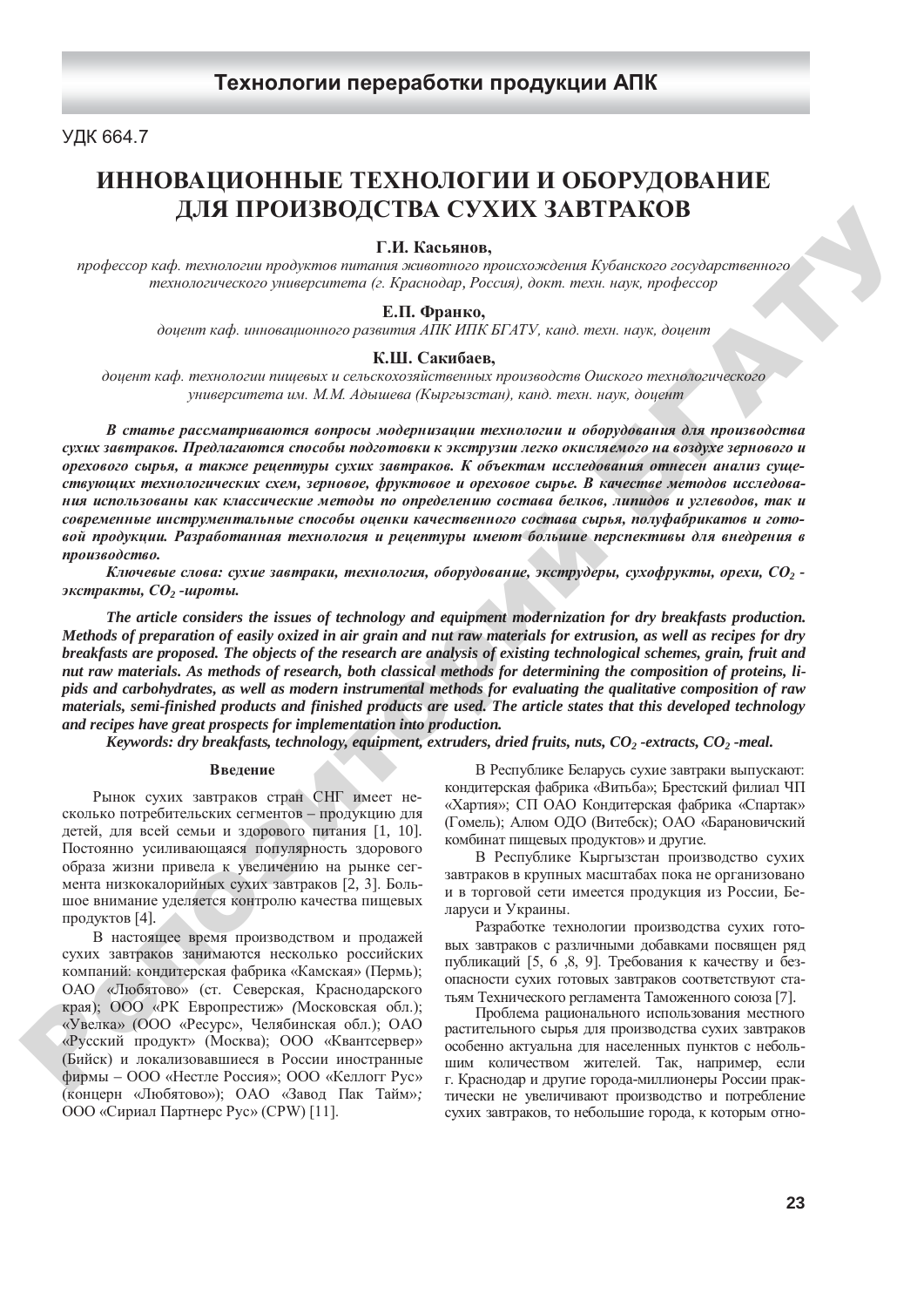сится г. Ош Кыргызской Республики с населением в 250 тыс. чел., имеют большой потенциал для реализации таких продуктов в торговой сети. В Кыргызской Республике пишевая промышленность занимается переработкой местного сырья и относится к приоритетным отраслям, занимая 20 % экспортного объема.

В Кыргызской Республике глубокую переработку кукурузы успешно осуществляют на Ак-Суйском кукурузоперерабатывающем сахарном комбинате (АКПСК), единственном в Центральной Азии. С учетом потенциальных возможностей сельского хозяйства и пищевой промышленности Кыргызстана, целесообразно организовать здесь выпуск сухих завтраков из местного сырья.

Известны следующие виды экструзионной обработки растительного сырья:

1. Холодноэкструзионный способ с механическими изменениями в сырье при медленном перемещении продукта под давлением по каналу экструдера и последующем формованием его в заданную форму.

2. Теплоэкструзионный способ, когда наряду с механическим, на продукт оказывается тепловое воздействие.

3. Горячеэкструзионный способ, отличающийся высокими скоростями и давлением, приводящий к глубоким изменениям структуры продукта при преобразовании механической энергии в тепловую.

Для формования пищевых продуктов предусмотрено использование дисковых, поршневых, валковых, шнековых, шестеренчатых и комбинированных экструдеров, ротационных монпансейных, штампующих, карамелештампующих, а также отливочных и отсадочных машин. Для комплектации линий предусмотрено применение карусельных, гидравлических, шнековых, валковых, поршневых и шестеренчатых прессов. Для нарезания пластов заготовок предложено использование струнных, пластинчатых, дисковых и цепных машин.

По типу рабочего органа экструдеры делятся на дисковые, поршневые, валковые, одношнековые, винтовые, многошнековые, шестеренчатые, комбинированные. Необходимость усовершенствования существующих технологий и оборудования для производства сухих зерновых завтраков вызвана тем, что в погоне за прибылью и благодаря безудержной рекламе, производители снеков нарушают принципы здорового питания. Выполненный авторами публикации обзор патентно-информационной литературы показал, что ряд технологических операций при подготовке сырья к экструзии, приводит к удалению многих полезных веществ и клетчатки. Обжаривание снеков на пальмовом или гидрированном масле приводит к повышенному содержанию жира в продукте и способствует повышению содержания холестерина в крови. Включение в состав сухих завтраков пищевых добавок повышает их калорийность и способствует ожирению. Использование в рецептурном составе синтетических ароматизаторов, идентичных натуральным, усилителей вкуса, разрыхлителей, подсластителей может приносить вред организму детей и взрослых.  $\mathbf{Q}^{\prime}$ 

### Основная часть

В настоящее время технология производства многокомпонентных сухих завтраков разработана достаточно полно, за исключением проблем с высокотемпературным воздействием на термолабильное сырье в процессе экструзии, быстрым окислением липидной части орехового сырья и ограниченными сроками хранения готовой продукции. Авторы предложили оригинальное решение этих проблем за счет опыта использования газожидкостных технологий. Так, например, снизить величину теплового воздействия на сырье в канале экструдера стало возможным за счет подведения в рабочую зону шнека жидкого диоксида углерода. При этом сырье, переходя в третью зону экструдера, быстро охлаждается, и под большим давлением резко увеличивается в объеме, выходя из фильер. Проблему снижения степени окисления липидов (полиненасыщенных жирных кислот) предложено решить применением способа субкритической СО<sub>2</sub>-экстракции орехового сырья, выделяющей жироподобную часть в форме  $CO_2$ -экстракта, а обезжиренный шрот направлять на изготовление сухих завтраков. Побочным эффектом газожидкостных технологий является холодная стерилизация сырья, что позволяет продлить сроки хранения готовой продукции. Перечисленные технологические приемы обеспечивают высокую актуальность работы и ее востребованность при производстве сухих завтраков. ε Σωμετικοποι Ροειτης που της πορειτης των προσκευτικοποι των προσκευτικοποι των προσκευτικοποι των προσκευτικοποι των προσκευτικοποι των προσκευτικοποι των προσκευτικοποι των προσκευτικοποι των προσκευτικοποι των προσκ

Цель исследований заключается в расширении ассортимента специализированных сухих завтраков на основе зерна, фруктов и орехов для людей с высокой физической и умственной нагрузкой. Задачами исследования явилась модернизация технологии и оборудования для производства сухих завтраков, разработка способов подготовки легко окисляемого на воздухе орехового сырья к экструзии, разработка рецептур сухих завтраков для людей с высокой физической и умственной нагрузкой. В объекты исследования выделен анализ существующих технологических схем, зерновое, фруктовое и ореховое сырье. Из методов исследования использованы как классические по определению состава белков, липидов и углеводов, так и современные инструментальные, по оценке качественного состава сырья, полуфабрикатов и готовой продукции. К практическим результатам исследования относится модернизация технологии и оборудования для производства сухих завтраков.

Авторская идея заключалась в использовании газожидкостной обработки сырья, входящего в состав рецептур сухих завтраков, с целью стабилизации его состава и удаления нежелательной микрофлоры. Для снижения величины теплового воздействия на сырье в канале экструдера предложено подводить в рабочую зону шнека жидкий диоксид углерода, что позволяет быстро охлаждать сырье в третьей зоне экструдера, выдавливать его из фильер под большим давлением, стерилизовать сырье и измельчать его до порошкообразного состояния. На рис. 1 приведена модернизированная авторами аппаратурно-технологическая схема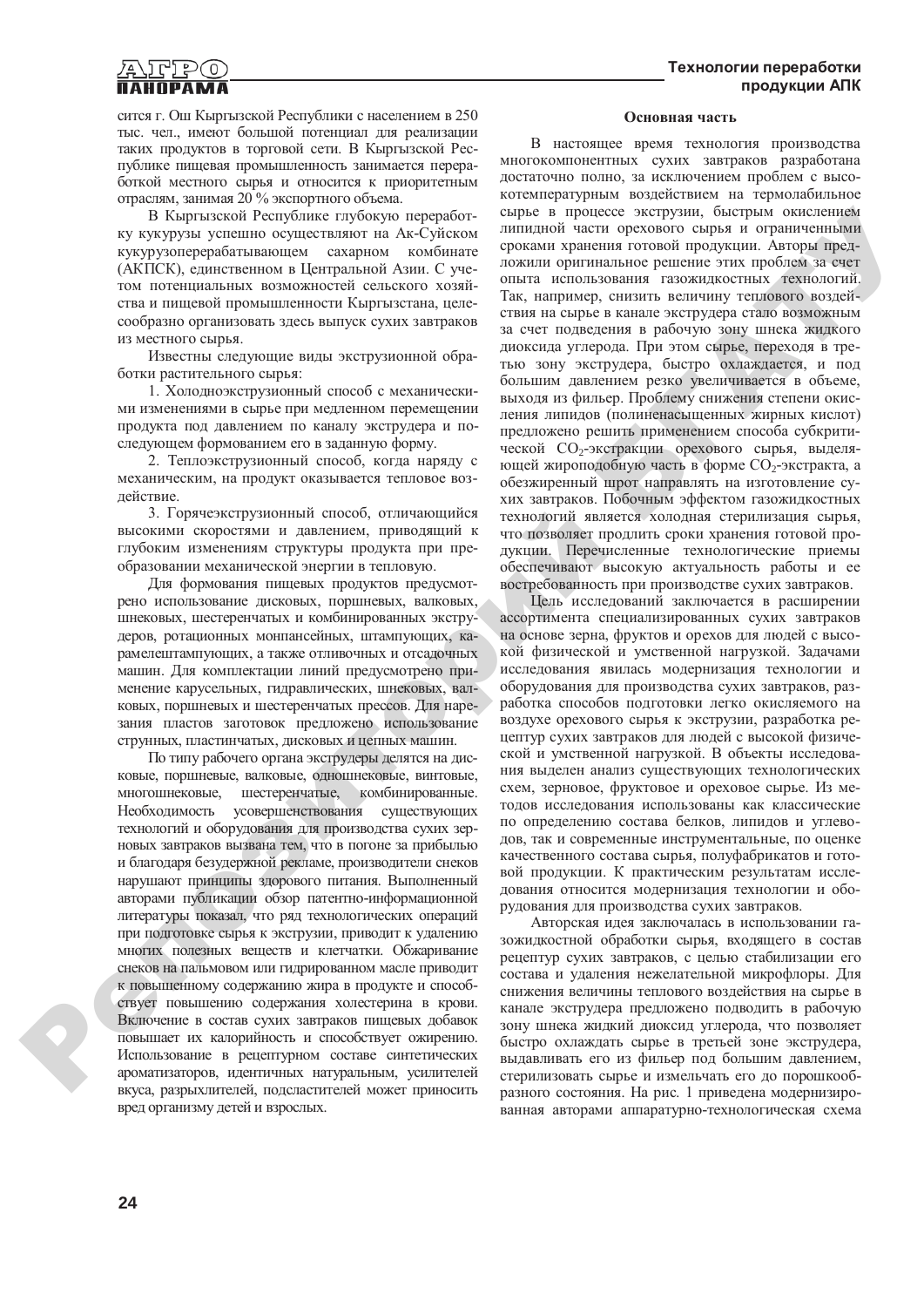

Рисунок 1. Аппаратурно-технологическая схема производства сухих завтраков: 1-экструдер с СО<sub>2</sub>-подкачкой; 2,5-конвейер, 3-формовочный барабан, 4-сушилка,  $6$ -упаковочная машина

производства сухих завтраков из предварительно подготовленного зернового и орехового сырья.

К основным этапам технологии сухих завтраков относится предварительная подготовка зернового и орехового сырья с удалением части жирного масла с помощью жидкого диоксида углерода. Другие виды растительного сырья обезвоживаются в вакуумной инфракрасной сушилке. Применение способа субкритической СО<sub>2</sub>-экстракции жироподобных веществ из зернового и орехового сырья позволило получить дополнительный продукт в виде  $CO_2$ -экстрактов, а обезжиренный СО<sub>2</sub>-шрот использовать для изготовления сухих завтраков. Такой технологический прием позволил осуществить процесс холодной стерилизации сырья, что продлило сроки хранения готовой продукции. Немаловажным является и то обстоятельство, что СО<sub>2</sub>экстракты из семян злаков и орехов весьма востребованы в косметической отрасли, что позволило снизить себестоимость сухих завтраков из СО<sub>2</sub>-шротов.

Подготовленное соответствующим образом растительное сырье направляется в двухшнековый экструдер 1, затем поступает в формовочный барабан 3 и сушилку

4 для досушивания. Готовый продукт фасуется в герметичные пакеты из биоразлагаемой пленки в упаковочной машине 5.

Предложенные авторами инновационные технические решения по  $CO<sub>2</sub>$ обработке позволили в максимальной мере сохранить в стабильном состоянии белки, витамины и минералы сухих завтраков.

В таблице 1 представлены оригинальные рецептуры сухих завтраков, которые созданы с использованием местного сырья. Анализ химического состава сухих завтраков осуществлялся на приборах Центра коллективного пользования Института пищевой и перерабатывающей промышленности Кубанского государственного технологического университета (г. Краснодар, РФ).

Приведенные в табл. 1 крупы и орехи представляют собой обезжиренные шроты, прошедшие СО<sub>2</sub>-обработку. Благодаря такой обработке основные компоненты сухих завтраков не только стерильны, но и оанского<br>Го униве<br>При<br>предстан<br>ты, прои<br>такой с

# **Таблица 1. Рецептуры сухих завтраков из зернового и орехового сырья**

| Рисунок 1. Аппаратурно-технологическая схема производства сухих завтраков:<br>1-экструдер с СО <sub>2</sub> -подкачкой; 2,5-конвейер, 3-формовочный барабан, 4-сушилка,<br>6-упаковочная машина                                                                                                                                                                                                                                                                                                                                                                                                                                                                                                                                                                                                                                                                                                                                                                                                                                                                                                                                                                                                                                                                                                                                                                                                                                                                                                                                                                                                                                                                                                                                                                                                                                                                                                                                                                                                                                                                                                                                                                                                                                                                                                                                                                                                                                                 |                              |                                                  |                                    |                                   |  |  |  |  |  |  |
|-------------------------------------------------------------------------------------------------------------------------------------------------------------------------------------------------------------------------------------------------------------------------------------------------------------------------------------------------------------------------------------------------------------------------------------------------------------------------------------------------------------------------------------------------------------------------------------------------------------------------------------------------------------------------------------------------------------------------------------------------------------------------------------------------------------------------------------------------------------------------------------------------------------------------------------------------------------------------------------------------------------------------------------------------------------------------------------------------------------------------------------------------------------------------------------------------------------------------------------------------------------------------------------------------------------------------------------------------------------------------------------------------------------------------------------------------------------------------------------------------------------------------------------------------------------------------------------------------------------------------------------------------------------------------------------------------------------------------------------------------------------------------------------------------------------------------------------------------------------------------------------------------------------------------------------------------------------------------------------------------------------------------------------------------------------------------------------------------------------------------------------------------------------------------------------------------------------------------------------------------------------------------------------------------------------------------------------------------------------------------------------------------------------------------------------------------|------------------------------|--------------------------------------------------|------------------------------------|-----------------------------------|--|--|--|--|--|--|
| оизводства сухих завтраков из предварительно под-<br>не содержат легко окисляемых компонентов.<br>овленного зернового и орехового сырья.<br>В табл. 2 показана массовая доля ценных компо-<br>К основным этапам технологии сухих завтраков<br>нентов в рецептурах сухих завтраков «Кукуруза с<br>юсится предварительная подготовка зернового и<br>черносливом и грецким орехом», «Рис с курагой и<br>ехового сырья с удалением части жирного масла с<br>фисташками» и «Гречка с инжиром и миндалем».<br>лощью жидкого диоксида углерода. Другие виды<br>Врачи-диетологи<br>рекомендуют натуральное,<br>тительного сырья обезвоживаются в вакуумной<br>сбалансированное по составу питание. К главным<br>рракрасной сушилке. Применение способа субкри-<br>критериям здорового питания относится разнообра-<br>еской CO <sub>2</sub> -экстракции жироподобных веществ из<br>зие потребляемых продуктов в течение дня и недели.<br>нового и орехового сырья позволило получить до-<br>Важно также соблюдать пропорциональность эле-<br>инительный продукт в виде $CO_2$ -экстрактов, а обез-<br>ментов питания, учитывать индивидуальность орга-<br>ренный СО <sub>2</sub> -шрот использовать для изготовления<br>низма, умеренность в еде и не пренебрегать двига-<br>их завтраков. Такой технологический прием позво-<br>тельной активностью.<br>г осуществить процесс холодной стерилизации сы-<br>Как видно из данных табл. 2, благодаря рацио-<br>, что продлило сроки хранения готовой продукции.<br>нальному подбору компонентов в разработанных ре-<br>иаловажным является и то обстоятельство, что $\mathrm{CO_{2^{\text{-}}}}$<br>цептурах, готовые продукты соответствуют основ-<br>тракты из семян злаков и орехов весьма востребо-<br>ным критериям здорового питания (оптимальное со-<br>ы в косметической отрасли, что позволило снизить<br>отношение всех нутриентов). Описанная технология<br>естоимость сухих завтраков из СО <sub>2</sub> -шротов.<br>апробирована в опытно-промышленных условиях<br>Подготовленное соответствующим образом расти-<br>экстракционного завода ООО «Компания Караван»<br>ьное сырье направляется в двухшнековый экструдер<br>(г. Краснодар) и ООО «Сухие Завтраки» (станица<br>атем поступает в формовочный барабан 3 и сушилку<br>Северская, Краснодарский край).<br>ля досушивания. Готовый продукт фасу-<br>Таблица 1. Рецептуры сухих завтраков из<br>я в герметичные пакеты из биоразлагае- |                              |                                                  |                                    |                                   |  |  |  |  |  |  |
| й пленки в упаковочной машине 5.                                                                                                                                                                                                                                                                                                                                                                                                                                                                                                                                                                                                                                                                                                                                                                                                                                                                                                                                                                                                                                                                                                                                                                                                                                                                                                                                                                                                                                                                                                                                                                                                                                                                                                                                                                                                                                                                                                                                                                                                                                                                                                                                                                                                                                                                                                                                                                                                                |                              | зернового и орехового сырья                      |                                    |                                   |  |  |  |  |  |  |
| Предложенные авторами инновацион-                                                                                                                                                                                                                                                                                                                                                                                                                                                                                                                                                                                                                                                                                                                                                                                                                                                                                                                                                                                                                                                                                                                                                                                                                                                                                                                                                                                                                                                                                                                                                                                                                                                                                                                                                                                                                                                                                                                                                                                                                                                                                                                                                                                                                                                                                                                                                                                                               |                              | Рецептуры сухих завтраков, %                     |                                    |                                   |  |  |  |  |  |  |
| е технические решения<br>CO <sub>2</sub><br>$\overline{110}$<br>работке позволили в максимальной мере<br>ранить в стабильном состоянии белки,<br>амины и минералы сухих завтраков.                                                                                                                                                                                                                                                                                                                                                                                                                                                                                                                                                                                                                                                                                                                                                                                                                                                                                                                                                                                                                                                                                                                                                                                                                                                                                                                                                                                                                                                                                                                                                                                                                                                                                                                                                                                                                                                                                                                                                                                                                                                                                                                                                                                                                                                              | Компоненты                   | Кукуруза с<br>черносливом<br>и грецким<br>орехом | Рис с курагой<br>и фисташка-<br>МИ | Гречка с<br>инжиром и<br>миндалем |  |  |  |  |  |  |
| В таблице 1 представлены оригиналь-                                                                                                                                                                                                                                                                                                                                                                                                                                                                                                                                                                                                                                                                                                                                                                                                                                                                                                                                                                                                                                                                                                                                                                                                                                                                                                                                                                                                                                                                                                                                                                                                                                                                                                                                                                                                                                                                                                                                                                                                                                                                                                                                                                                                                                                                                                                                                                                                             | Крупа кукурузная             | 70                                               |                                    | $\overline{2}$                    |  |  |  |  |  |  |
| е рецептуры сухих завтраков, которые                                                                                                                                                                                                                                                                                                                                                                                                                                                                                                                                                                                                                                                                                                                                                                                                                                                                                                                                                                                                                                                                                                                                                                                                                                                                                                                                                                                                                                                                                                                                                                                                                                                                                                                                                                                                                                                                                                                                                                                                                                                                                                                                                                                                                                                                                                                                                                                                            | Крупа рисовая                |                                                  | 65                                 |                                   |  |  |  |  |  |  |
| даны с использованием местного сырья.                                                                                                                                                                                                                                                                                                                                                                                                                                                                                                                                                                                                                                                                                                                                                                                                                                                                                                                                                                                                                                                                                                                                                                                                                                                                                                                                                                                                                                                                                                                                                                                                                                                                                                                                                                                                                                                                                                                                                                                                                                                                                                                                                                                                                                                                                                                                                                                                           | Крупа гречневая<br>Картофель | 10                                               | 10                                 | 60<br>10                          |  |  |  |  |  |  |
| ализ химического состава сухих завтра-                                                                                                                                                                                                                                                                                                                                                                                                                                                                                                                                                                                                                                                                                                                                                                                                                                                                                                                                                                                                                                                                                                                                                                                                                                                                                                                                                                                                                                                                                                                                                                                                                                                                                                                                                                                                                                                                                                                                                                                                                                                                                                                                                                                                                                                                                                                                                                                                          | Чернослив без ко-            |                                                  |                                    |                                   |  |  |  |  |  |  |
| осуществлялся на приборах Центра кол-<br>тивного пользования Института пищевой                                                                                                                                                                                                                                                                                                                                                                                                                                                                                                                                                                                                                                                                                                                                                                                                                                                                                                                                                                                                                                                                                                                                                                                                                                                                                                                                                                                                                                                                                                                                                                                                                                                                                                                                                                                                                                                                                                                                                                                                                                                                                                                                                                                                                                                                                                                                                                  | сточек                       | 5                                                | 3                                  | $\overline{2}$                    |  |  |  |  |  |  |
| ерерабатывающей промышленности Ку-                                                                                                                                                                                                                                                                                                                                                                                                                                                                                                                                                                                                                                                                                                                                                                                                                                                                                                                                                                                                                                                                                                                                                                                                                                                                                                                                                                                                                                                                                                                                                                                                                                                                                                                                                                                                                                                                                                                                                                                                                                                                                                                                                                                                                                                                                                                                                                                                              | Курага                       |                                                  | 5                                  | 3                                 |  |  |  |  |  |  |
| ского государственного технологическо-                                                                                                                                                                                                                                                                                                                                                                                                                                                                                                                                                                                                                                                                                                                                                                                                                                                                                                                                                                                                                                                                                                                                                                                                                                                                                                                                                                                                                                                                                                                                                                                                                                                                                                                                                                                                                                                                                                                                                                                                                                                                                                                                                                                                                                                                                                                                                                                                          | Инжир сушеный                |                                                  |                                    | 5                                 |  |  |  |  |  |  |
| иниверситета (г. Краснодар, РФ).                                                                                                                                                                                                                                                                                                                                                                                                                                                                                                                                                                                                                                                                                                                                                                                                                                                                                                                                                                                                                                                                                                                                                                                                                                                                                                                                                                                                                                                                                                                                                                                                                                                                                                                                                                                                                                                                                                                                                                                                                                                                                                                                                                                                                                                                                                                                                                                                                | Грецкий орех                 | 5                                                |                                    |                                   |  |  |  |  |  |  |
| Приведенные в табл. 1 крупы и орехи                                                                                                                                                                                                                                                                                                                                                                                                                                                                                                                                                                                                                                                                                                                                                                                                                                                                                                                                                                                                                                                                                                                                                                                                                                                                                                                                                                                                                                                                                                                                                                                                                                                                                                                                                                                                                                                                                                                                                                                                                                                                                                                                                                                                                                                                                                                                                                                                             | Фисташки                     |                                                  | 5                                  |                                   |  |  |  |  |  |  |
| дставляют собой обезжиренные шро-                                                                                                                                                                                                                                                                                                                                                                                                                                                                                                                                                                                                                                                                                                                                                                                                                                                                                                                                                                                                                                                                                                                                                                                                                                                                                                                                                                                                                                                                                                                                                                                                                                                                                                                                                                                                                                                                                                                                                                                                                                                                                                                                                                                                                                                                                                                                                                                                               | Миндаль                      |                                                  |                                    | 5                                 |  |  |  |  |  |  |
| прошедшие СО <sub>2</sub> -обработку. Благодаря                                                                                                                                                                                                                                                                                                                                                                                                                                                                                                                                                                                                                                                                                                                                                                                                                                                                                                                                                                                                                                                                                                                                                                                                                                                                                                                                                                                                                                                                                                                                                                                                                                                                                                                                                                                                                                                                                                                                                                                                                                                                                                                                                                                                                                                                                                                                                                                                 | Пищевые волокна              | 3                                                | 6                                  | 6,5                               |  |  |  |  |  |  |
| ой обработке основные компоненты                                                                                                                                                                                                                                                                                                                                                                                                                                                                                                                                                                                                                                                                                                                                                                                                                                                                                                                                                                                                                                                                                                                                                                                                                                                                                                                                                                                                                                                                                                                                                                                                                                                                                                                                                                                                                                                                                                                                                                                                                                                                                                                                                                                                                                                                                                                                                                                                                | Зостерин<br>Caxap            | 2<br>3                                           | 1<br>3                             | 1,5<br>3                          |  |  |  |  |  |  |
| их завтраков не только стерильны, но и                                                                                                                                                                                                                                                                                                                                                                                                                                                                                                                                                                                                                                                                                                                                                                                                                                                                                                                                                                                                                                                                                                                                                                                                                                                                                                                                                                                                                                                                                                                                                                                                                                                                                                                                                                                                                                                                                                                                                                                                                                                                                                                                                                                                                                                                                                                                                                                                          | Соль поваренная              | $\overline{2}$                                   | $\overline{2}$                     | $\overline{2}$                    |  |  |  |  |  |  |
|                                                                                                                                                                                                                                                                                                                                                                                                                                                                                                                                                                                                                                                                                                                                                                                                                                                                                                                                                                                                                                                                                                                                                                                                                                                                                                                                                                                                                                                                                                                                                                                                                                                                                                                                                                                                                                                                                                                                                                                                                                                                                                                                                                                                                                                                                                                                                                                                                                                 |                              |                                                  |                                    |                                   |  |  |  |  |  |  |